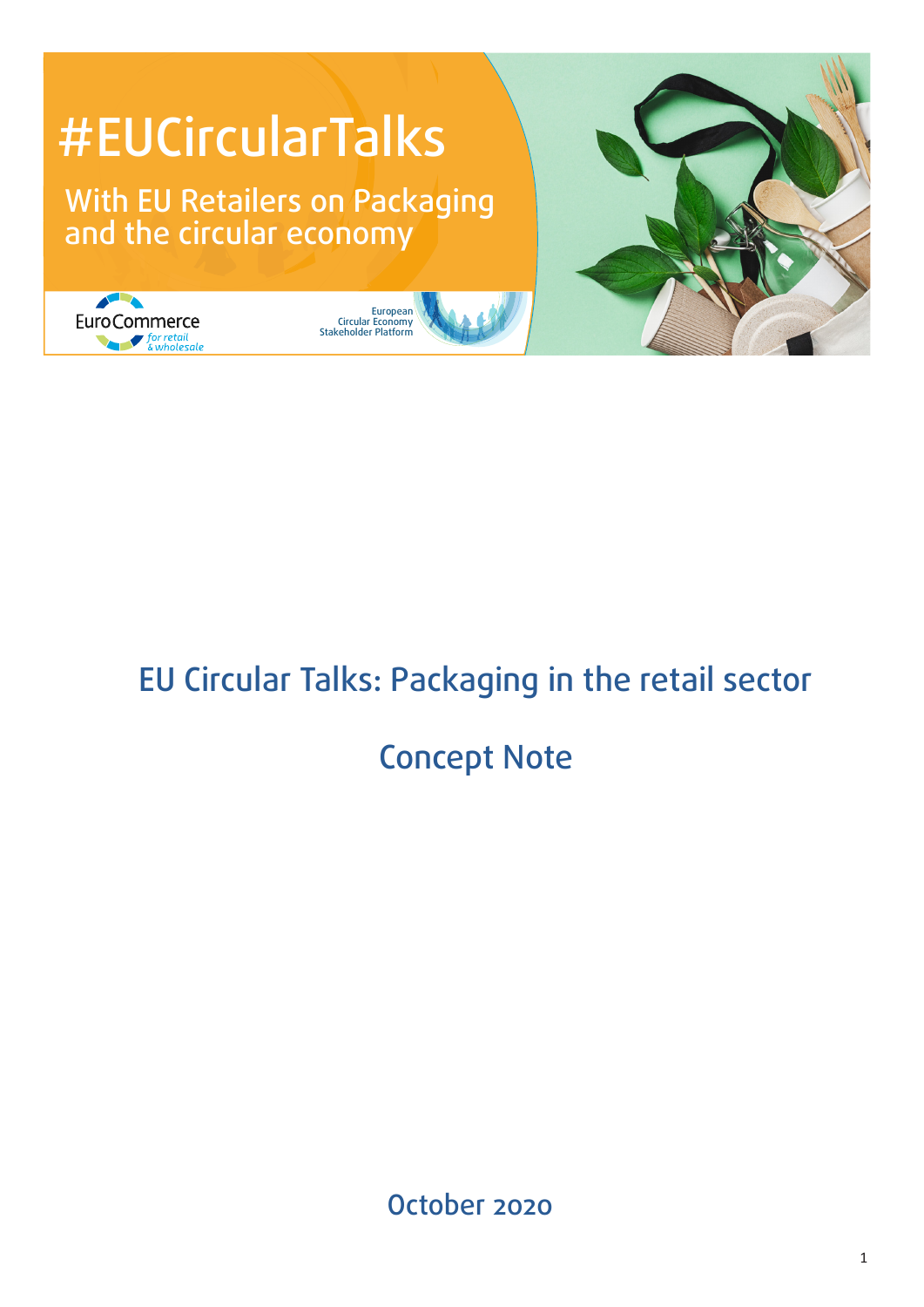## Aim & Scope

This workshop will bring together retail packaging experts with policymakers in the European Commission to 2019 Directive on the single-use plastics. discuss the current revision of the Packaging and Packaging Waste Directive and the implementation of the

The 2020 Circular Economy Action Plan envisages that by 2030 all packaging should be either reusable or on the use of packaging in the circular economy The workshop will serve to contribute to the Commission's<br>ongoing work and experts will be invited to describe initiatives they have established and draw conclusions recyclable. It aims at creating an enabling framework to share good practice, experience and lessons learnt ongoing work and experts will be invited to describe initiatives they have established and draw conclusions as a basis for discussion in the dialogue forum of the European Circular Economy Stakeholder Platform. The results of these EU Circular Talks (the expert workshop and online dialogues) will contribute to the retailers' implementation toolbox on Circular Packaging.

We are looking forward to a lively and open discussion.

## Date & Time

19 October, 2.00 - 5.00 pm.

### Structure

The workshop will be held online (using Webex) in a series of 3 sessions. Each session will be introduced by a Commission colleague (5 min), followed by interventions by retailers (10 min of 2-3 examples of best practice) and discussion (15 to 25 min).

It will focus on the challenges and opportunities faced by retailers in connection with packaging in the Circular Economy, presenting best practices, examining different success factors enabling, and the regulatory and investment barriers hampering, waste prevention, re-use and design for circularity.

- **2:00 2:30 Welcome and introduction**
- **2:30 3:15 Session 1 Waste prevention: finding alternative to current use of packaging**
- **3:15 3:25 Break**
- **3:25 3:55 Session 2 Reusable packaging and deploying reuse models**
- **3:55 4:55 Session 3 Design for circularity: creating safe and circular packaging**
- **4:55 5:00 Wrap up and conclusion**

## Agenda

**Moderator**: **Isabelle Maurizi**, Head of Sustainability and Environment - EuroCommerce

### **Welcome and introduction**

- **• Mattia Pellegrini**, Head of Unit DG Environment
- **• Christian Verschueren**, Director-General EuroCommerce
- **• Amy Nicholass** Eunomia; *'Progress on the impact assessment of the packaging and packaging waste directive'*
- **• Michael Kuhndt**  Executive Director of the Collaborating Centre on Sustainable Consumption and Production (CSCP) ; *"Club for sustainable packaging solutions"*

Using consumer insights and needs as a starting point, Michael will look at the main characteristics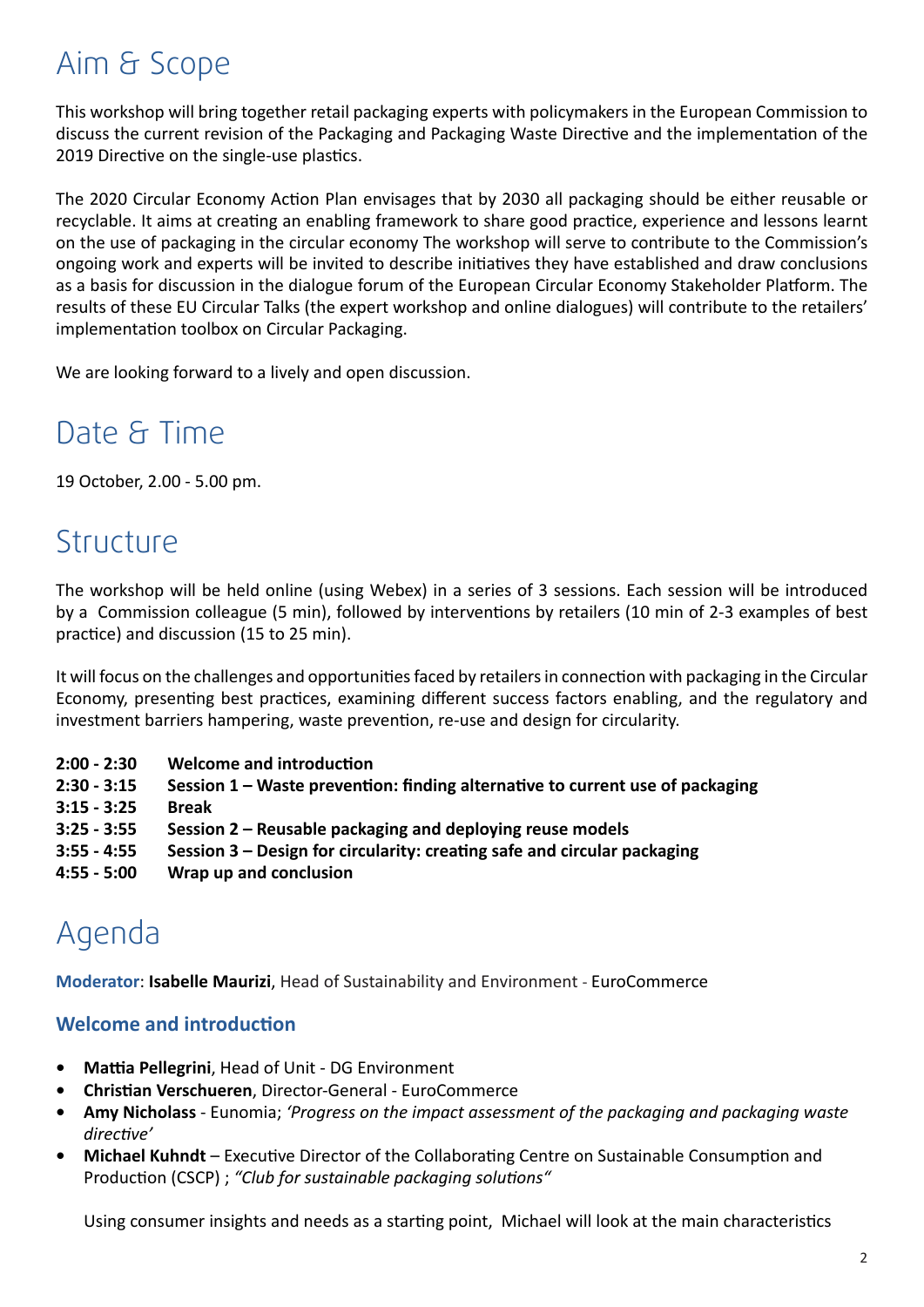and consumers to promote circular packaging. He<br>based on its cooperation with major retailers. Mi<br>Stakeholder Platform and the Consumer Insight A for eco-designed packaging in the Circular Economy and how retailers can engage with both suppliers and consumers to promote circular packaging. He will provide suggestions/best practice examples based on its cooperation with major retailers. Michael is a member of the European Circular Economy Stakeholder Platform and the Consumer Insight Action Panel is a contribution to the platform.

### **Session 1: Waste prevention: Finding alternatives to current use of packaging**

 $\mathcal{S}$  and a contract for a circular economy of  $\mathcal{S}$ *Policy officer (policy introduction)*

**Valentina Bertato**, DG Environment - European Commission

*Retail perspective*

**Julia Riss -** Head of EU affairs - Brussels Office - Rewe Group

**Fernando Venture** - Head of Efficiency and Innovation Environmental Projects – Environmental department - Jeronimo Martins

Plastics and packaging have been subject to a high number of critics in the last years, to which retailers have responded by proposing alternatives. Alternatives to packaging imply reduction and even- removal of unnecessary packaging, use of more renewable resources for packaging production, and substitution of virgin, fossil-based, sources, with bio-based sources.

Yet, packaging fits several purposes (hygiene, reduction of food waste and prolonging shelf life, safety of products and their protection during transport, information to consumer, branding…) and there is a fine line between what can be considered as necessary and unnecessary packaging. In the latter case, retailers have shown their commitment to find alternative sources to the current form of packaging.

Hence the following questions and barriers to address and overcome:

- One of the core purposes of packaging is to ensure the safety of products: what are the measures to consider when removing packaging altogether?
- What do you consider to be "unnecessary" packaging? Do you think regulation should be strengthened in this regards?
- Has there been a change in the role of packaging during the COVID-19 crisis?
- What type of investment are now needed to reduce the use of packaging in retail?
- What regulatory barriers can be identified and suggestions to overcome them?
- What are the experiences of Zero Waste Shops across Europe and how can these experiences be used in retail in general?

### **Sessions 2: Reusable packaging and deploying reuse models**

*Policy officer (policy introduction)*

**Maja Desgrees du Lou**, DG Environment, European Commission

*Retail perspective*

**Romain Badie**, Loop project manager & CSR team member - Carrefour

The European Commission has worked to promote and develop the recycling of products and packaging. The Waste Framework Directive and the more specific Packaging and Packaging Waste Directive set the basis for increasing the recycling of packaging, in particular via ambitious recycling targets, leaving Member States and local actors responsible for the actual functioning of their waste management systems. With 2018 revision of the waste legislation, EU legislators have introduced a set of more concrete rules to promote packaging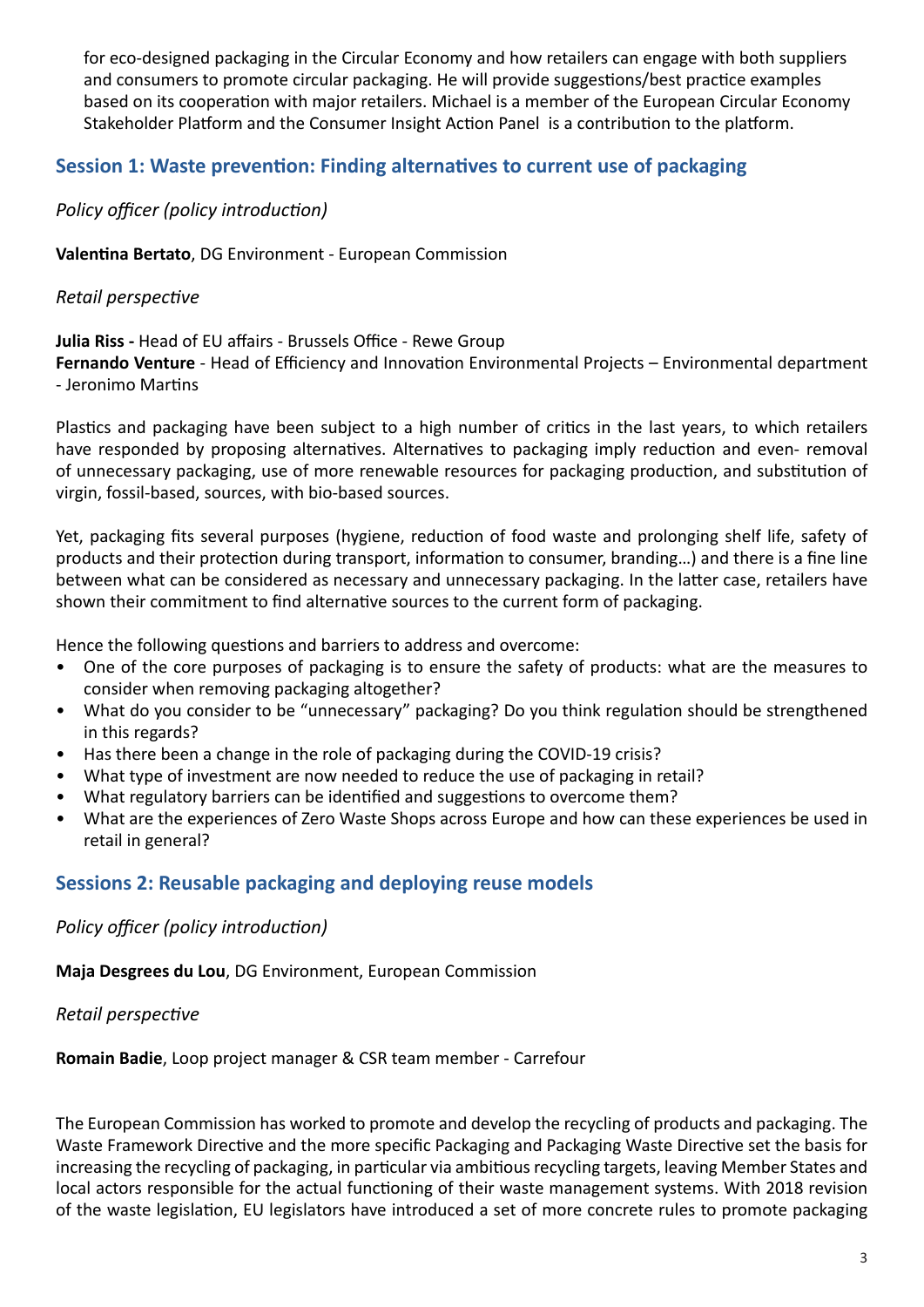ackaging and systems to reuse packaging in an envi<br>Teaty. This will need to be without compromising f<br>Aember States are allowed to account for a 5% shar recycling targets. Reuse is one of the ways to reduce packaging waste generation. reuse, thus requiring Member States to take measures to encourage the increase in the share of reusable packaging and systems to reuse packaging in an environmentally sound manner and in conformity with the Treaty. This will need to be without compromising food hygiene or the safety of consumers. Furthermore, Member States are allowed to account for a 5% share of the reusable sales packaging in accounting of their

Numbers in this regards are alarming, as packaging waste is increasing despite recognisable efforts to use less put on the market in 10 years. At the same time, however, the share of reusable packaging has drastically materials through the general light-weighting trend in packaging. In 2017, the generation of packaging waste reached a record 173 kg per capita, the highest level ever, which corresponds to 8.5% growth of packaging declined in all EU Member States. Retailers have shown individual initiatives to close the loop and engage with consumer to develop reusable business models, as a possible way to reduce the generation of packaging and packaging waste.

Hence the following questions:

- What can we learn from local and private initiatives to reduce packaging and packaging waste and resort to more reusable packaging and business models?
- What rules should be implemented to deploy a single market of waste?
- What are the success factors and barriers when deploying reuse schemes for packaging?
- Can you share some best practice examples?
- Safety challenge: What would a reusable packaging imply in terms of safety and liability?
- What is the role of Deposit and Return systems in the deployment of reuse models?
- What is the role of digitalization in the deployment of the reuse models?

### **Session 3: Designing circular packaging and safe by design**

*Policy officer (policy introduction)*

**Bastiaan Schupp** - DG SANTE, European Commission

#### *Retail perspective*

**Götz Brandau**, Head of Brussels Office - Lidl **Stina Wallström**, Director Regulatory Affairs - Ikea range and supply **Ana Alves**, Head of Private Label - Sonae MC **Malene Teller Blume**, Quality Manager - Coop DK

The volume of materials used for packaging is constantly increasing and reached 173 kg per inhabitant in 2017. With 2018 revision of the waste legislation, EU legislators mandated the Commission to reinforce the packaging essential requirements with a view to, among others, improving design for reuse and promoting high quality recycling. The European Commission is currently in the process of assessing impacts of various policy options, which include also possible waste prevention measures, green public procurement and recycled content measures. In addition, the Commission has launched or is participating and supporting several regulatory and voluntary initiatives to promote the uptake of recycled content, in particular for plastics, as well as eco-design products for better reuse, repurpose and recycling. The 2020 Circular Economy Action Plan is based on this cross-sectoral approach for more circular and sustainable products. Last but not least, DG ENV is currently working on a Chemical Strategy for Sustainability, encompassing safe by design, to avoid hazardous substances entering the product loops, one example being PFAS.

Ahead of, and in parallel to this legislation, and working in partnership with suppliers, retailers have launched eco-designed packaging to reduce the environmental impact of their own-brand products. Retail companies have looked at criteria to contribute to **packaging design for circularity**.